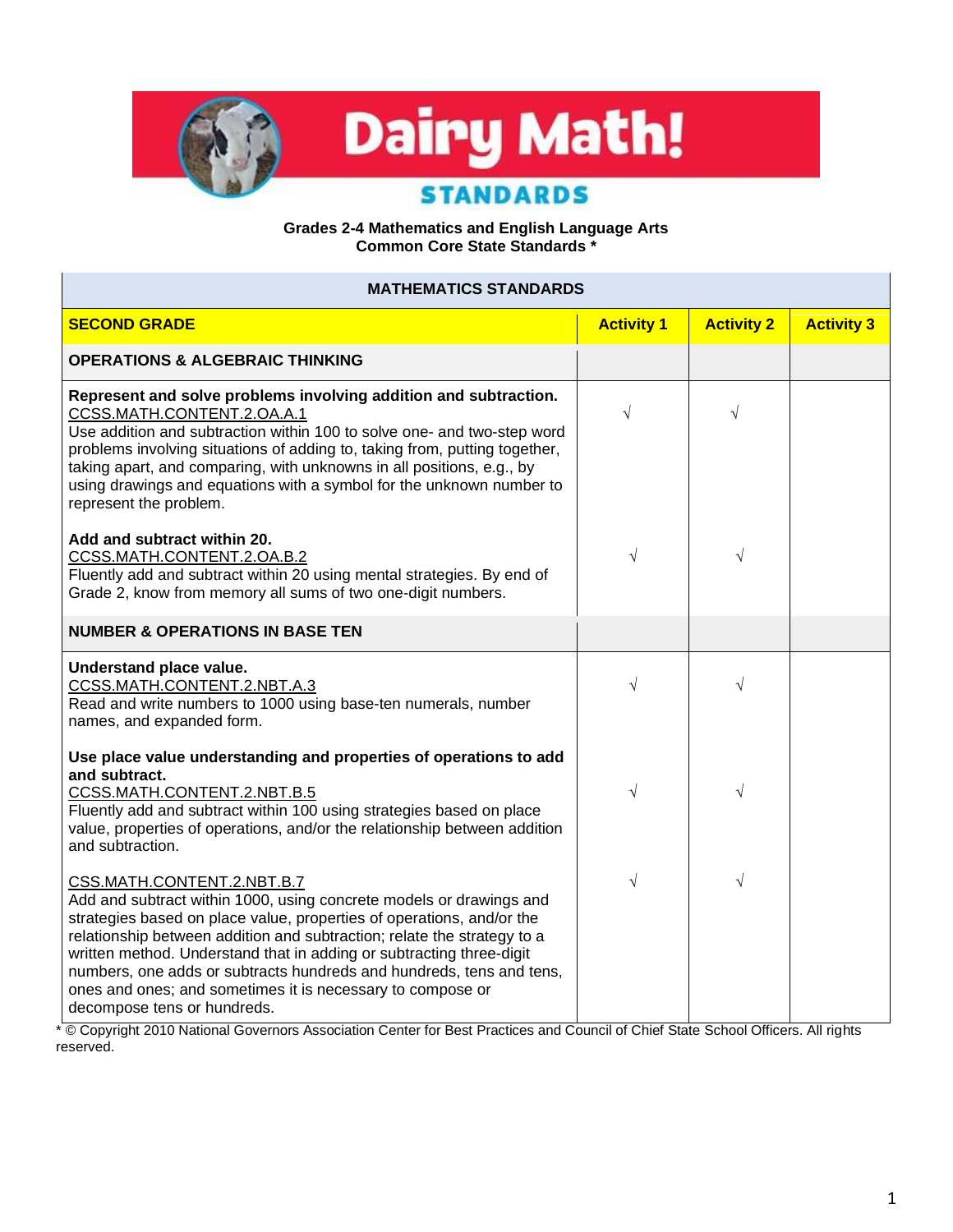| <b>MEASUREMENT &amp; DATA</b>                                                                                                                                     |  |  |
|-------------------------------------------------------------------------------------------------------------------------------------------------------------------|--|--|
| Work with time and money.<br>CCSS.MATH.CONTENT.2.MD.C.7<br>Tell and write time from analog and digital clocks to the nearest five<br>minutes, using a.m. and p.m. |  |  |

| <b>THIRD GRADE</b>                                                                                                                                                                                                                                                                                                                                                               | <b>Activity 1</b> | <b>Activity 2</b> | <b>Activity 3</b> |
|----------------------------------------------------------------------------------------------------------------------------------------------------------------------------------------------------------------------------------------------------------------------------------------------------------------------------------------------------------------------------------|-------------------|-------------------|-------------------|
| <b>OPERATIONS &amp; ALGEBRAIC THINKING</b>                                                                                                                                                                                                                                                                                                                                       |                   |                   |                   |
| Represent and solve problems involving multiplication and division.<br>CCSS.MATH.CONTENT.3.OA.A.1<br>Interpret products of whole numbers, e.g., interpret $5 \times 7$ as the total<br>number of objects in 5 groups of 7 objects each.                                                                                                                                          | $\sqrt{}$         | $\sqrt{}$         |                   |
| CCSS.MATH.CONTENT.3.OA.A.3<br>Use multiplication and division within 100 to solve word problems in<br>situations involving equal groups, arrays, and measurement quantities,<br>e.g., by using drawings and equations with a symbol for the unknown<br>number to represent the problem.                                                                                          | $\sqrt{}$         | V                 |                   |
| Multiply and divide within 100.<br>CCSS.MATH.CONTENT.3.OA.C.7<br>Fluently multiply and divide within 100, using strategies such as the<br>relationship between multiplication and division (e.g., knowing that $8 \times 5$<br>$=$ 40, one knows 40 $\div$ 5 = 8) or properties of operations. By the end of<br>Grade 3, know from memory all products of two one-digit numbers. | $\sqrt{}$         | $\sqrt{}$         |                   |
| <b>NUMBER &amp; OPERATIONS IN BASE TEN</b>                                                                                                                                                                                                                                                                                                                                       |                   |                   |                   |
| Use place value understanding and properties of operations to<br>perform multi-digit arithmetic<br>CCSS.MATH.CONTENT.3.NBT.A.2<br>Fluently add and subtract within 1000 using strategies and algorithms<br>based on place value, properties of operations, and/or the relationship<br>between addition and subtraction.                                                          | $\sqrt{}$         | $\sqrt{}$         |                   |
| <b>MEASUREMENT &amp; DATA</b>                                                                                                                                                                                                                                                                                                                                                    |                   |                   |                   |
| Solve problems involving measurement and estimation.<br>CCSS.MATH.CONTENT.3.MD.A.1<br>Tell and write time to the nearest minute and measure time intervals in<br>minutes. Solve word problems involving addition and subtraction of time<br>intervals in minutes, e.g., by representing the problem on a number line<br>diagram.                                                 |                   | $\sqrt{}$         |                   |
| Geometric measurement: understand concepts of area and relate<br>area to multiplication and to addition.<br>CCSS.MATH.CONTENT.3.MD.C.5<br>Recognize area as an attribute of plane figures and understand concepts<br>of area measurement.                                                                                                                                        | $\sqrt{}$         |                   |                   |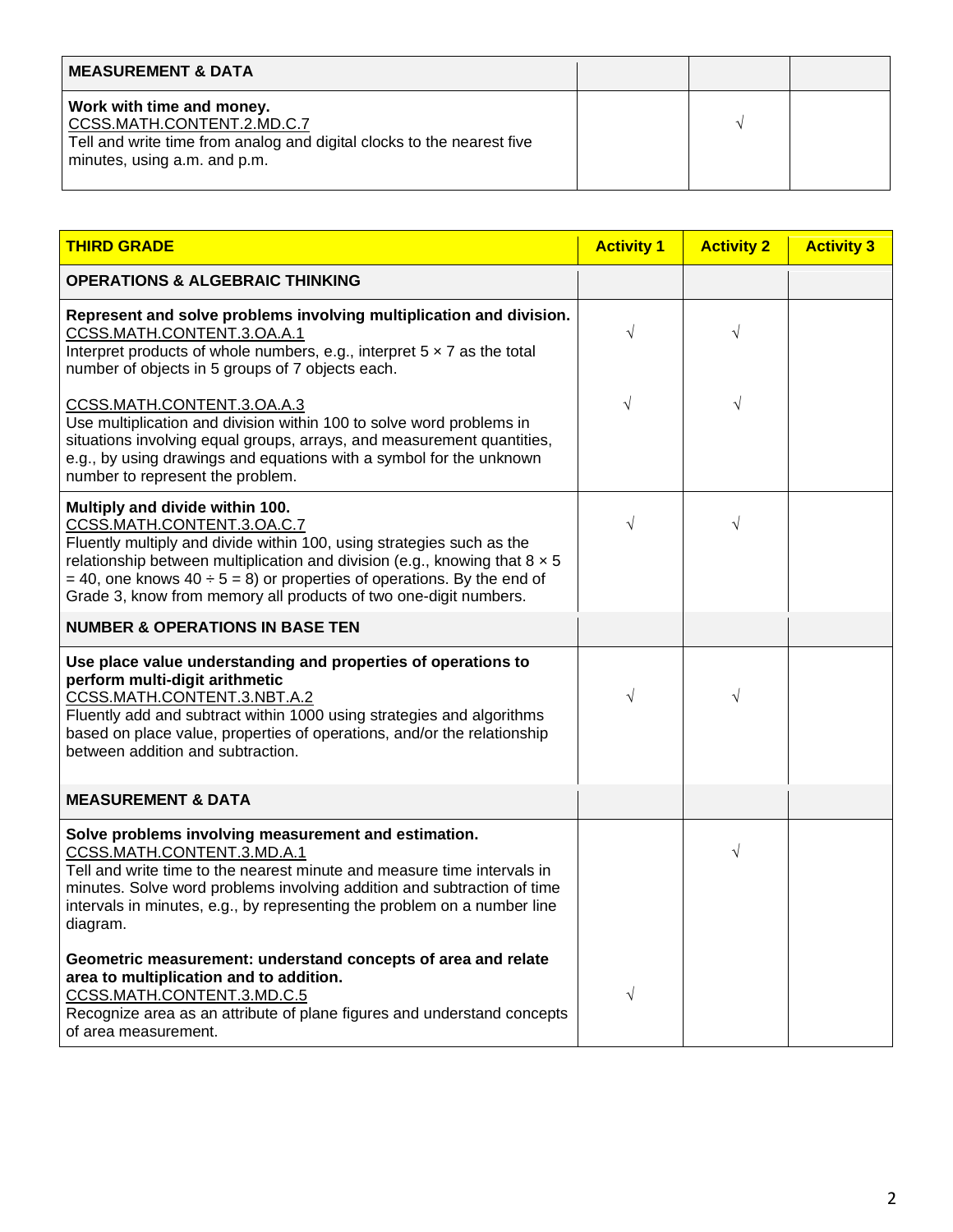| <b>FOURTH GRADE</b>                                                                                                                                                                                                                                                                                                                                                                                                                                                                                                                         | <b>Activity 1</b> | <b>Activity 2</b> | <b>Activity 3</b> |
|---------------------------------------------------------------------------------------------------------------------------------------------------------------------------------------------------------------------------------------------------------------------------------------------------------------------------------------------------------------------------------------------------------------------------------------------------------------------------------------------------------------------------------------------|-------------------|-------------------|-------------------|
| <b>OPERATIONS &amp; ALGEBRAIC THINKING</b>                                                                                                                                                                                                                                                                                                                                                                                                                                                                                                  |                   |                   |                   |
| Use the four operations with whole numbers to solve problems.<br>CCSS.MATH.CONTENT.4.OA.A.1<br>Interpret a multiplication equation as a comparison, e.g., interpret $35 = 5$<br>x 7 as a statement that 35 is 5 times as many as 7 and 7 times as many<br>as 5. Represent verbal statements of multiplicative comparisons as<br>multiplication equations.                                                                                                                                                                                   | $\sqrt{}$         | V                 |                   |
| <b>NUMBER &amp; OPERATIONS IN BASE TEN</b>                                                                                                                                                                                                                                                                                                                                                                                                                                                                                                  |                   |                   |                   |
| Use place value understanding and properties of operations to<br>perform multi-digit arithmetic.<br>CCSS.MATH.CONTENT.4.NBT.B.4<br>Fluently add and subtract multi-digit whole numbers using the standard<br>algorithm.                                                                                                                                                                                                                                                                                                                     | V                 |                   |                   |
| CCSS.MATH.CONTENT.4.NBT.B.5<br>Multiply a whole number of up to four digits by a one-digit whole number,<br>and multiply two two-digit numbers, using strategies based on place<br>value and the properties of operations. Illustrate and explain the<br>calculation by using equations, rectangular arrays, and/or area models.                                                                                                                                                                                                            | $\sqrt{}$         |                   |                   |
| <b>MEASUREMENT &amp; DATA</b>                                                                                                                                                                                                                                                                                                                                                                                                                                                                                                               |                   |                   |                   |
| Solve problems involving measurement and conversion of<br>measurements.<br>CCSS.MATH.CONTENT.4.MD.A.2<br>Use the four operations to solve word problems involving distances,<br>intervals of time, liquid volumes, masses of objects, and money,<br>including problems involving simple fractions or decimals, and problems<br>that require expressing measurements given in a larger unit in terms of a<br>smaller unit. Represent measurement quantities using diagrams such as<br>number line diagrams that feature a measurement scale. | V                 |                   |                   |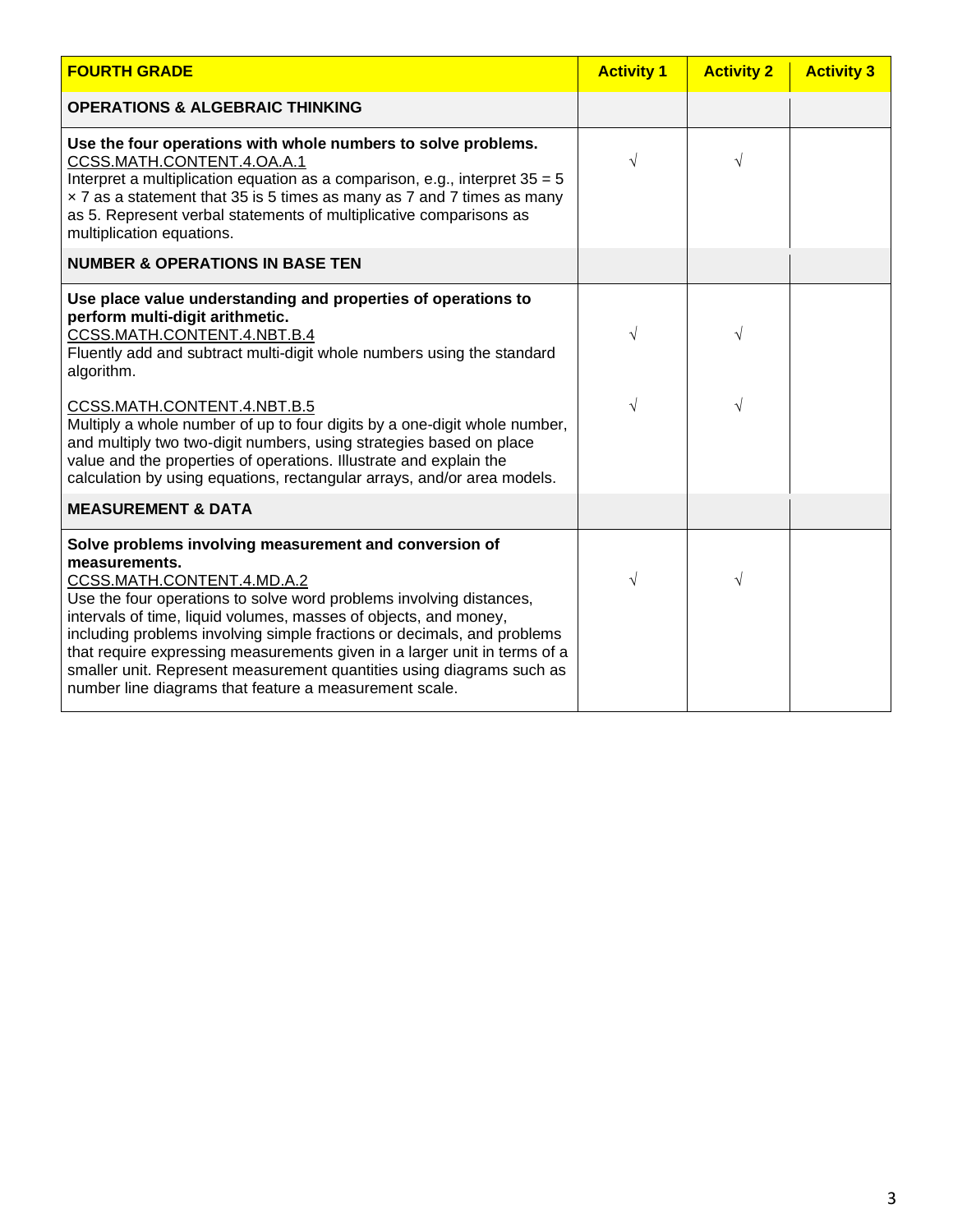## **ENGLISH LANGUAGE ARTS STANDARDS**

| <b>SECOND GRADE</b>                                                                                                                                                                                                                                | <b>Activity 1</b> | <b>Activity 2</b> | <b>Activity 3</b> |
|----------------------------------------------------------------------------------------------------------------------------------------------------------------------------------------------------------------------------------------------------|-------------------|-------------------|-------------------|
| <b>READING: INFORMATIONAL TEXT</b>                                                                                                                                                                                                                 |                   |                   |                   |
| <b>Key Ideas and Details:</b><br>CCSS.ELA-LITERACY.RI.2.1<br>Ask and answer such questions as who, what, where, when, why, and<br>how to demonstrate understanding of key details in a text.                                                       | $\sqrt{}$         | $\sqrt{}$         | V                 |
| <b>Craft and Structure:</b><br>CCSS.ELA-LITERACY.RI.2.4<br>Determine the meaning of words and phrases in a text relevant to a<br>grade 2 topic or subject area                                                                                     | $\sqrt{}$         | $\sqrt{}$         |                   |
| <b>READING: FOUNDATIONAL SKILLS</b>                                                                                                                                                                                                                |                   |                   |                   |
| <b>Phonics and Word Recognition:</b><br>CCSS.ELA-LITERACY.RF.2.3<br>Know and apply grade-level phonics and word analysis skills in decoding<br>words.                                                                                              | $\sqrt{}$         | $\sqrt{}$         | V                 |
| Fluency:<br>CCSS.ELA-LITERACY.RF.2.4<br>Read with sufficient accuracy and fluency to support comprehension.                                                                                                                                        | $\sqrt{}$         | $\sqrt{}$         | V                 |
| <b>SPEAKING &amp; LISTENING</b>                                                                                                                                                                                                                    |                   |                   |                   |
| <b>Comprehension and Collaboration:</b><br>CCSS.ELA-LITERACY.SL.2.1<br>Participate in collaborative conversations with diverse partners about<br>grade 2 topics and texts with peers and adults in small and larger groups.                        | $\sqrt{}$         | $\sqrt{}$         | V                 |
| <b>LANGUAGE</b>                                                                                                                                                                                                                                    |                   |                   |                   |
| <b>Conventions of Standard English:</b><br>CCSS.ELA-LITERACY.L.2.1<br>Demonstrate command of the conventions of standard English grammar<br>and usage when writing or speaking.                                                                    | $\sqrt{}$         | $\sqrt{}$         | V                 |
| <b>Knowledge of Language:</b><br>CCSS.ELA-LITERACY.L.2.3<br>Use knowledge of language and its conventions when writing, speaking,<br>reading, or listening.                                                                                        | V                 |                   |                   |
| <b>Vocabulary Acquisition and Use:</b><br>CCSS.ELA-LITERACY.L.2.4<br>Determine or clarify the meaning of unknown and multiple-meaning<br>words and phrases based on grade 2 reading and content, choosing<br>flexibly from an array of strategies. | $\sqrt{}$         | $\sqrt{}$         |                   |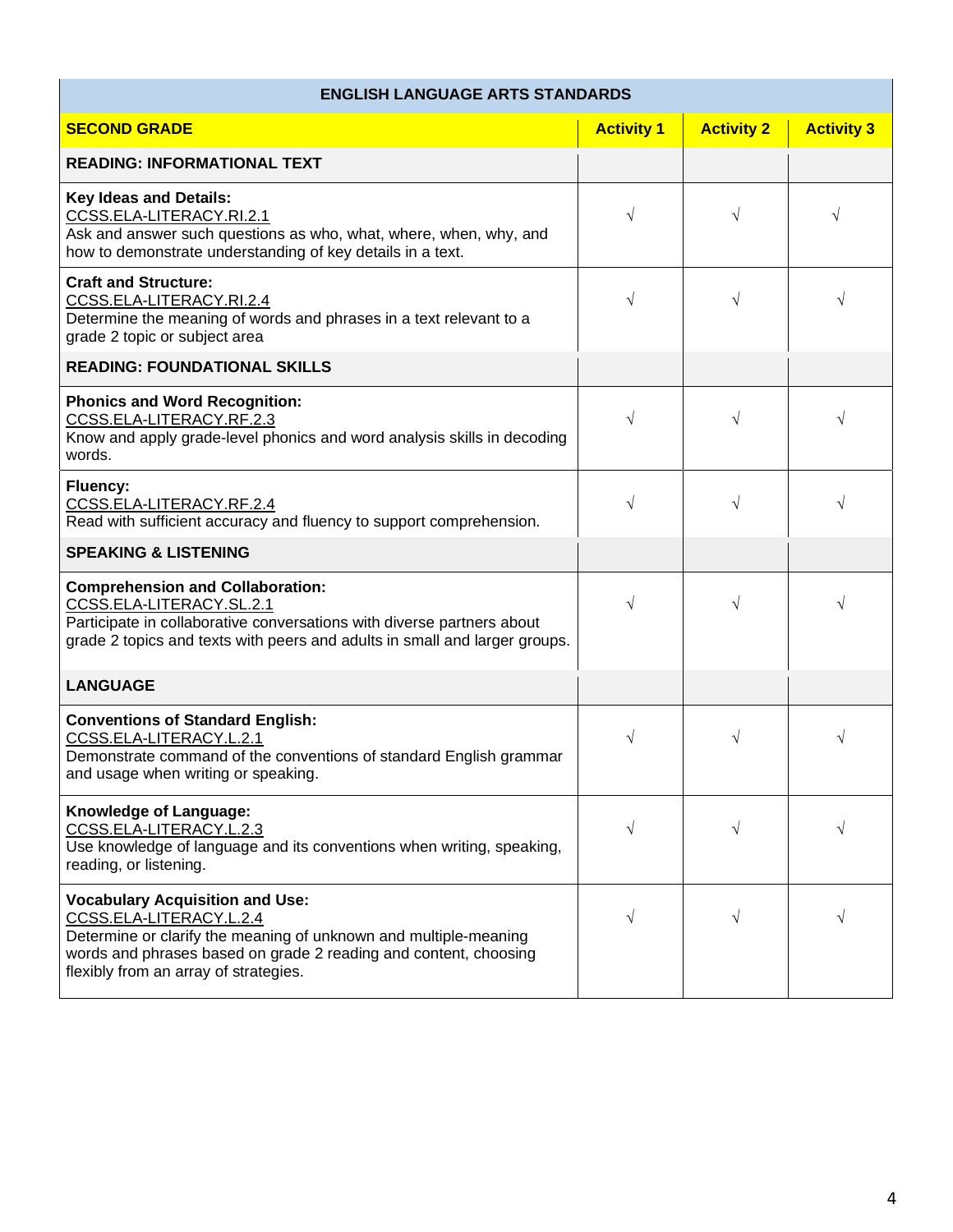## **ENGLISH LANGUAGE ARTS STANDARDS**

 $\mathbf{r}$ 

| <b>THIRD GRADE</b>                                                                                                                                                                                                                                                                              | <b>Activity 1</b> | <b>Activity 2</b> | <b>Activity 3</b> |
|-------------------------------------------------------------------------------------------------------------------------------------------------------------------------------------------------------------------------------------------------------------------------------------------------|-------------------|-------------------|-------------------|
| <b>READING: INFORMATIONAL TEXT</b>                                                                                                                                                                                                                                                              |                   |                   |                   |
| <b>Key Ideas and Details:</b><br>CCSS.ELA-LITERACY.RI.3.1<br>Ask and answer questions to demonstrate understanding of a text,<br>referring explicitly to the text as the basis for the answers.                                                                                                 | V                 | $\sqrt{ }$        | $\sqrt{}$         |
| <b>Craft and Structure:</b><br>CCSS.ELA-LITERACY.RI.3.4<br>Determine the meaning of general academic and domain-specific words<br>and phrases in a text relevant to a grade 3 topic or subject area.                                                                                            | V                 | $\sqrt{ }$        |                   |
| Integration of Knowledge and Ideas:<br>CCSS.ELA-LITERACY.RI.3.7<br>Use information gained from illustrations (e.g., maps, photographs) and<br>the words in a text to demonstrate understanding of the text (e.g., where,<br>when, why, and how key events occur).                               |                   |                   | V                 |
| <b>READING: FOUNDATIONAL SKILLS</b>                                                                                                                                                                                                                                                             |                   |                   |                   |
| <b>Phonics and Word Recognition:</b><br>CCSS.ELA-LITERACY.RF.3.3<br>Know and apply grade-level phonics and word analysis skills in decoding<br>words.                                                                                                                                           | V                 | $\sqrt{}$         |                   |
| <b>Fluency:</b><br>CCSS.ELA-LITERACY.RF.3.4<br>Read with sufficient accuracy and fluency to support comprehension.                                                                                                                                                                              | $\sqrt{}$         | $\sqrt{ }$        |                   |
| <b>SPEAKING &amp; LISTENING</b>                                                                                                                                                                                                                                                                 |                   |                   |                   |
| <b>Comprehension and Collaboration:</b><br>CCSS.ELA-LITERACY.SL.3.1<br>Engage effectively in a range of collaborative discussions (one-on-one, in<br>groups, and teacher-led) with diverse partners on grade 3 topics and<br>texts, building on others' ideas and expressing their own clearly. | $\sqrt{}$         | $\sqrt{ }$        |                   |
| <b>LANGUAGE</b>                                                                                                                                                                                                                                                                                 |                   |                   |                   |
| <b>Conventions of Standard English:</b><br>CCSS.ELA-LITERACY.L.3.1<br>Demonstrate command of the conventions of standard English grammar<br>and usage when writing or speaking.                                                                                                                 | $\sqrt{}$         | $\sqrt{}$         | V                 |
| Knowledge of Language:<br>CCSS.ELA-LITERACY.L.3.3<br>Use knowledge of language and its conventions when writing, speaking,<br>reading, or listening.                                                                                                                                            | $\sqrt{}$         | $\sqrt{}$         | V                 |
| <b>Vocabulary Acquisition and Use:</b><br>CCSS.ELA-LITERACY.L.3.4<br>Determine or clarify the meaning of unknown and multiple-meaning word<br>and phrases based on grade 3 reading and content, choosing flexibly<br>from a range of strategies.                                                | $\sqrt{}$         | $\sqrt{}$         | V                 |